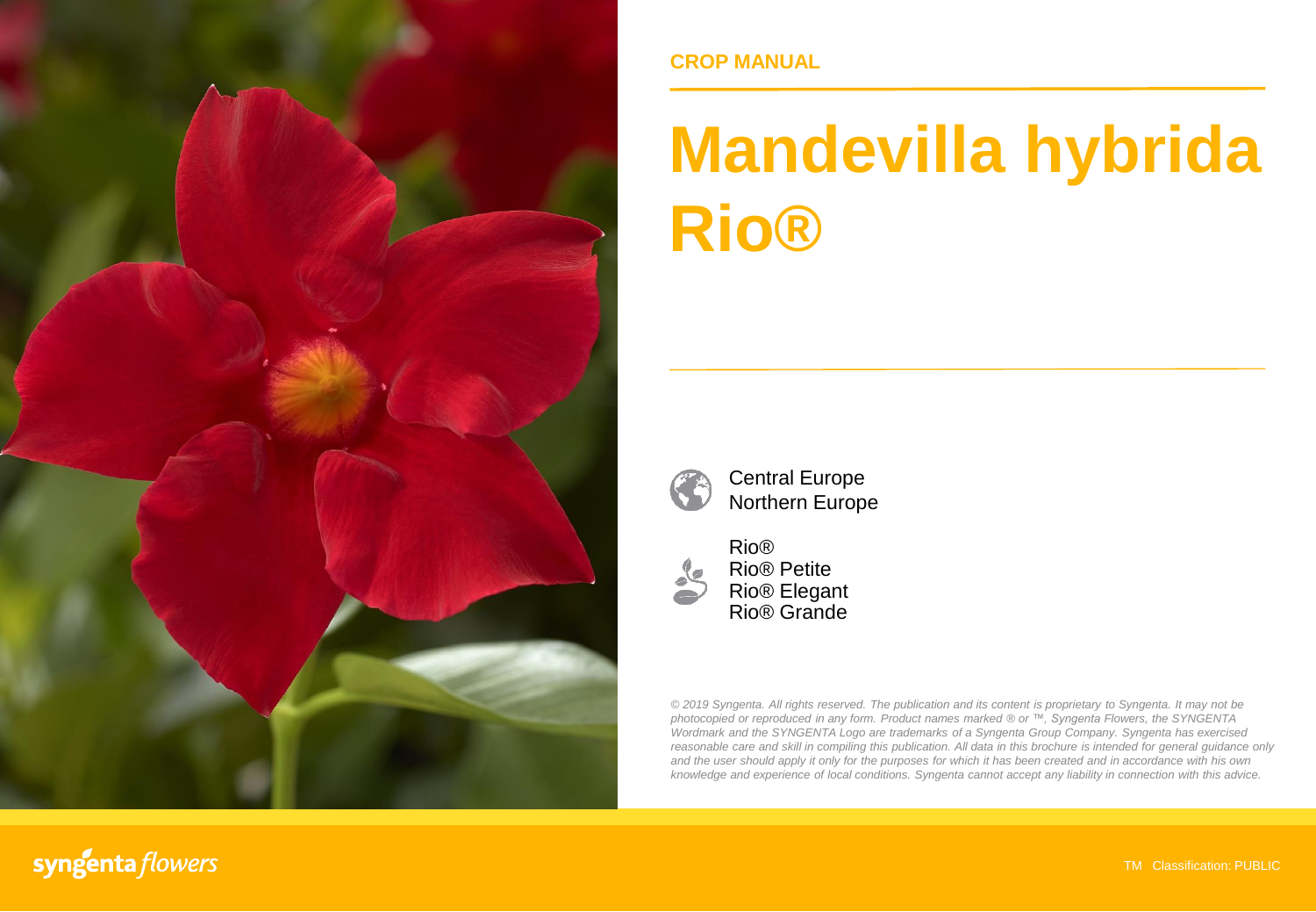## Finished Plant **Rio®, Rio® Petite, Rio® Elegant 10,5 cm pot**

| <b>Series</b>            | Type     | Leaf colour | Pot size       | $\sqrt{3}$<br>Plants/m <sup>2</sup> finished<br>m <sup>2</sup> |
|--------------------------|----------|-------------|----------------|----------------------------------------------------------------|
| <b>Rio®</b>              | compact  | dark green  | $10.5 - 14$ cm | 50-25 plants/m2                                                |
| Rio <sup>®</sup> Petite  | compact  | green       | Packs-10.5 cm  | 100-50 plants/m2                                               |
| Rio <sup>®</sup> Elegant | medium   | green       | $10.5 - 15$ cm | 50-20 plants/m2                                                |
| Rio <sup>®</sup> Grande  | vigorous | green       | $>14$ cm       | 10 plants/m2                                                   |

| <b>Calendar Week</b>                                 | 44 |    | 46 48       | 5                     | 6                     | $7 -$                 | 8              |                       |                       |                |                       |                       |                       |                    | 9 10 11 12 13 14 15 16 | 17 | 18 | 19 | 20 | 21 | 22 | 23 | 24 |
|------------------------------------------------------|----|----|-------------|-----------------------|-----------------------|-----------------------|----------------|-----------------------|-----------------------|----------------|-----------------------|-----------------------|-----------------------|--------------------|------------------------|----|----|----|----|----|----|----|----|
|                                                      | P  |    |             | $\pmb{\times}$        |                       |                       |                |                       |                       |                |                       |                       |                       |                    |                        |    |    | F  |    |    |    |    |    |
|                                                      |    | P. |             | $\boldsymbol{\times}$ |                       |                       |                |                       |                       |                |                       |                       |                       |                    |                        |    |    | F  |    |    |    |    |    |
|                                                      |    |    | $\mathsf P$ |                       | $\boldsymbol{\times}$ |                       |                |                       |                       |                |                       |                       |                       |                    |                        |    |    | F  |    |    |    |    |    |
| Scheduling from 2,5 cm                               |    |    |             | P                     |                       | $\boldsymbol{\times}$ |                |                       |                       |                |                       |                       |                       |                    |                        |    |    |    | F  |    |    |    |    |
| plug<br>type for 10.5 cm pot with                    |    |    |             |                       | P                     |                       | $\pmb{\times}$ |                       |                       |                |                       |                       |                       |                    |                        |    |    |    | F  |    |    |    |    |
| one pinch at an average<br>daily temperature of 18°C |    |    |             |                       |                       | P                     |                | $\boldsymbol{\times}$ |                       |                |                       |                       |                       |                    |                        |    |    |    |    | F  |    |    |    |
| adjusted to light levels.                            |    |    |             |                       |                       |                       | P              |                       | $\boldsymbol{\times}$ |                |                       |                       |                       |                    |                        |    |    |    |    | F  |    |    |    |
| Northern Europe and<br>France. Variety Rio®,         |    |    |             |                       |                       |                       |                | P                     |                       | $\pmb{\times}$ |                       |                       |                       |                    |                        |    |    |    |    |    | F  |    |    |
| Rio® Elegant. For Rio®<br>Petite reduce by one       |    |    |             |                       |                       |                       |                |                       | P                     |                | $\boldsymbol{\times}$ |                       |                       |                    |                        |    |    |    |    |    | F. |    |    |
| week.                                                |    |    |             |                       |                       |                       |                |                       |                       | P              |                       | $\boldsymbol{\times}$ |                       |                    |                        |    |    |    |    |    |    | F. |    |
|                                                      |    |    |             |                       |                       |                       |                |                       |                       |                | P                     |                       | $\boldsymbol{\times}$ |                    |                        |    |    |    |    |    |    | F. |    |
|                                                      |    |    |             |                       |                       |                       |                |                       |                       |                |                       | P                     |                       | $\mathsf{\approx}$ |                        |    |    |    |    |    |    |    | F  |
|                                                      |    |    |             |                       |                       |                       |                |                       |                       |                |                       |                       | P                     |                    | $\mathbf{\mathbf{x}}$  |    |    |    |    |    |    |    | F  |

#### **Remarks**

Mandevilla is a very light/temperature sensitive crop. Therefore enclosed schedule can be only a rough guideline. More details on request. Lead time is depending on light, temperature and as a consequence PGR treatments.

## **One young plant**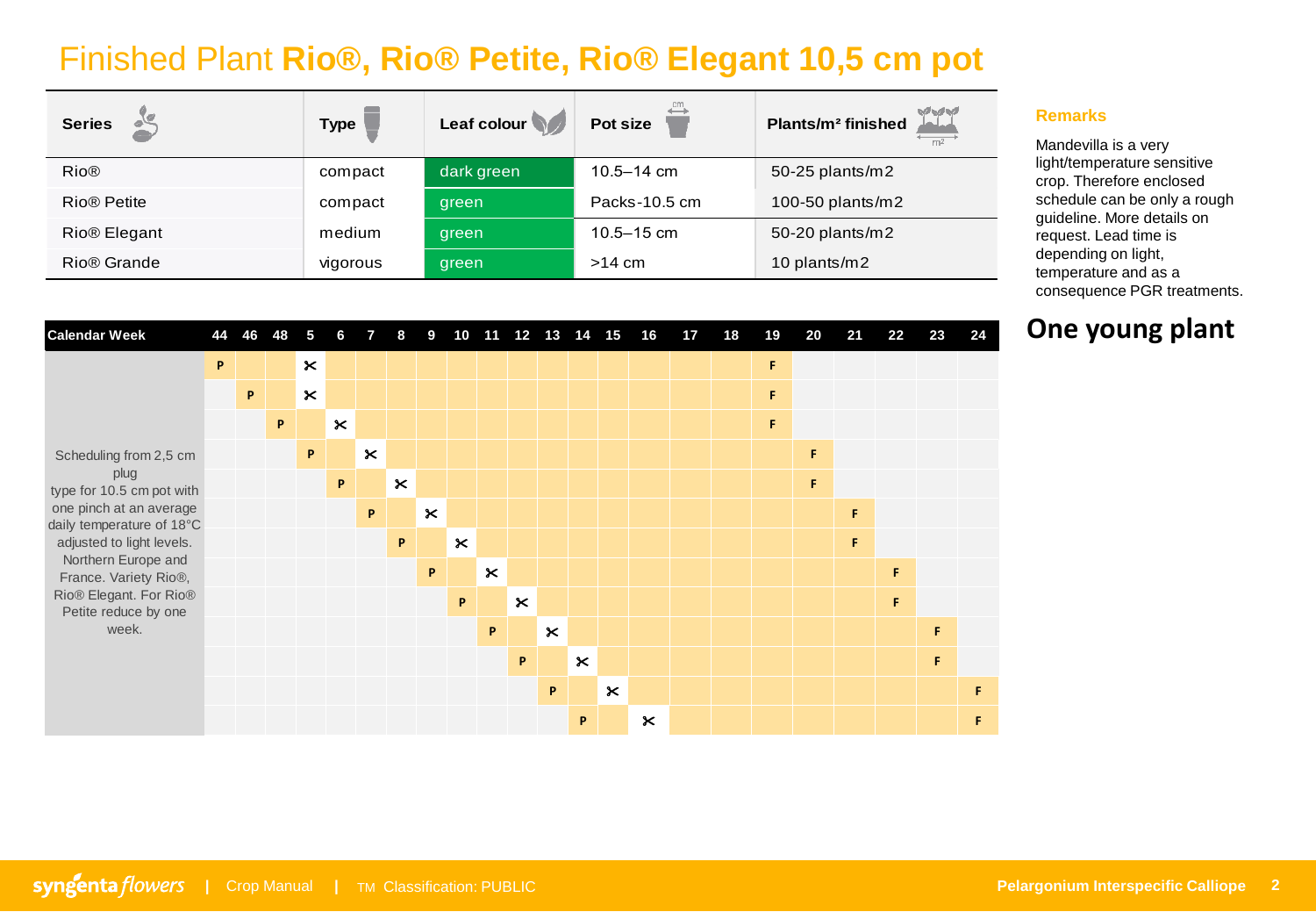## Cultivation Advice

**Use each Rio® genetic for the relevant pot size.** Crop pinching is recommended when planted with single plant per pot in order to achieve a wellshaped plant that fills the pot, but will extend the total production time. Temperature range during transport & distribution of finished product to be kept between 12 - 15°C. Mandevilla is a tropical plant. Temperatures below 20°C delay development.



#### **Fertilization & Substrate**

Important to keep EC levels > 1,5 (high EC) at second half of growing in the substrate. Use a high porosity with well drained media.



**Diseases**

Botrytis, Pythium, Rhizoctonia, Fusarium, Colletotrichum, leaf spot are common diseases.



**Pests**

Aphids, Whiteflies, Spidermites are common pests.



**Light**

High light levels to avoid veining and promote growth. Perfect are DLI above 15 mol. With lower light levels (8 - 10 mol/day) please reduce temperature to avoid veining.



#### **PGR Applications**

Growth control can be reached with use of Regalis (prohexadione-calcium), Bonzi (paclobutrazol), Caramba (metconazole) or B9/Alar (daminozide) as single product or tank mixed with CCC (chlormequatchloride). Please check the products are registered in the country before using them. Any late PGR will result in delayed flowering.